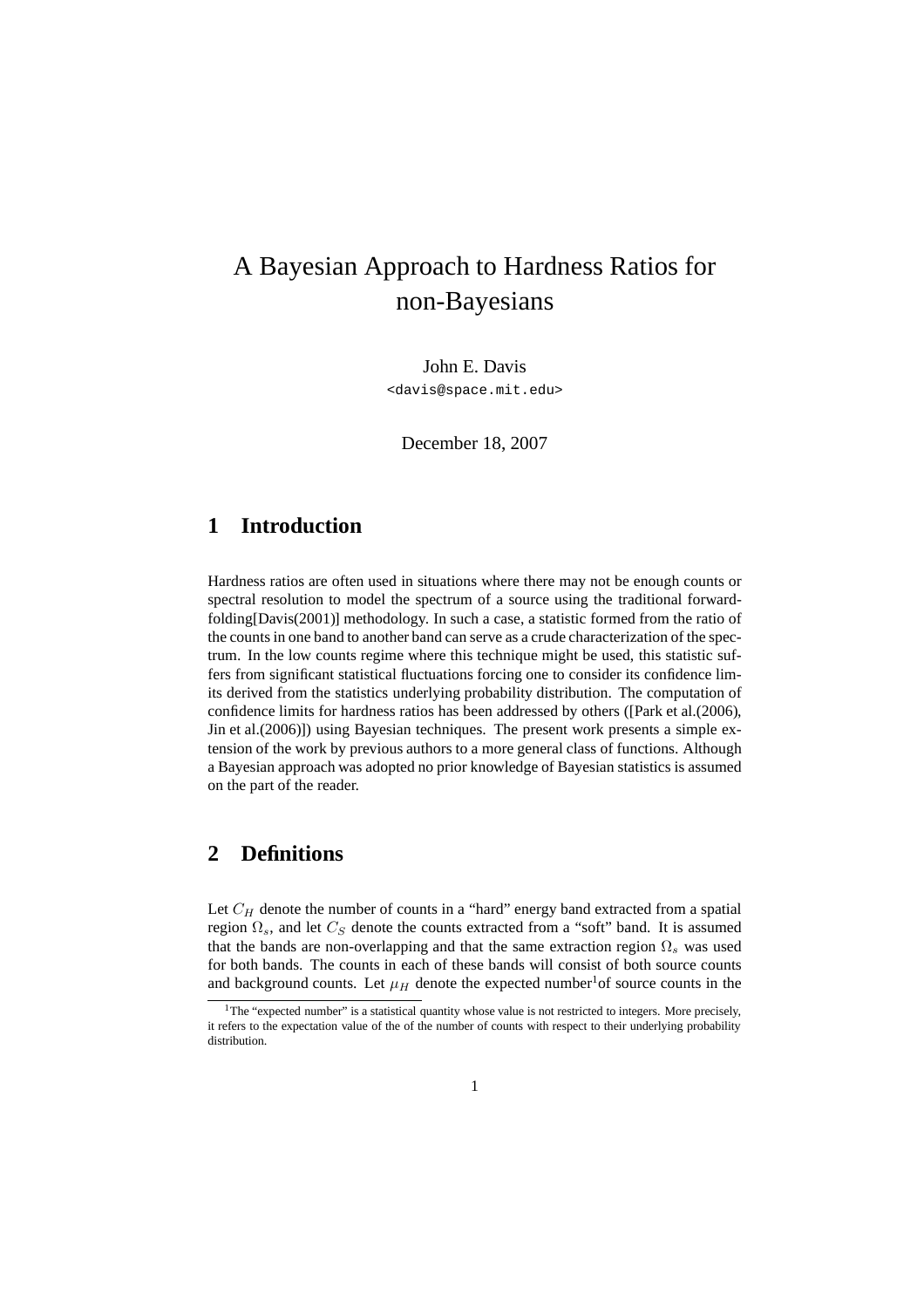hard band for this region. The expected number of hard-band background counts in the region may be estimated from the number of counts extracted from a source-free region  $\Omega_b$ . Let  $\nu_H$  denote the expected number of counts in the hard-band of the source-free region, and let  $\alpha_H$  be a scaling factor such that the expected number of hard-band background counts in the source region is  $\alpha_H \nu_H$ . Hence,  $\mu_H + \alpha \nu_H$  is the expected number of counts in the region  $\Omega_s$  for the hard-band. Analogous quantities  $\mu_S$ ,  $\nu_S$ , and  $\alpha_S$ , may be defined for the soft-band. In the following, the scale factors  $\alpha_H$  and  $\alpha_S$ are assumed to be specified constants, and may be thought of as the ratio of the source to background effective areas for the corresponding bands.

Following [Park et al.(2006)], the so-called "hardness ratio"  $R$  is defined by

$$
R = \frac{\mu_H}{\mu_S}.\tag{1}
$$

In addition to R, [Park et al.(2006)] considered two other functional forms of R: the fractional difference

$$
\frac{R-1}{R+1} \tag{2}
$$

and the so-called "color" given by  $\log_{10}(R)$ . In the present work, an arbitrary monotonic function of  $R$  is considered, i.e.,

$$
\mathcal{H} = f(R). \tag{3}
$$

Such a more generic form will allow a hardness-ratio of the form

$$
\mathcal{H} = \frac{\mu_H/a_H - \mu_S/a_S}{\mu_H/a_H + \mu_S/a_S}
$$
\n
$$
= \frac{(a_S/a_H)R - 1}{(a_S/a_H)R + 1},
$$
\n(4)

where, e.g.,  $a_S$  represents the average effective area for the soft-band and  $\mu_S/a_S$  is representative of the flux in the band.

Given the *observed* counts  $C_H$ ,  $B_H$ ,  $C_S$ , and  $B_S$ , the goal is to derive a probability distribution for  $H$ , and from that its confidence limits may be obtained.

# **3 Bayes Theorem**

Assuming that the source and background counts are Poisson distributed, the probability  $\mathcal{P}(C|\mu)$  of obtaining C counts when  $\mu$  are expected is given by

$$
\mathcal{P}(C|\mu) = \frac{\mu^C}{C!}e^{-\mu}.\tag{5}
$$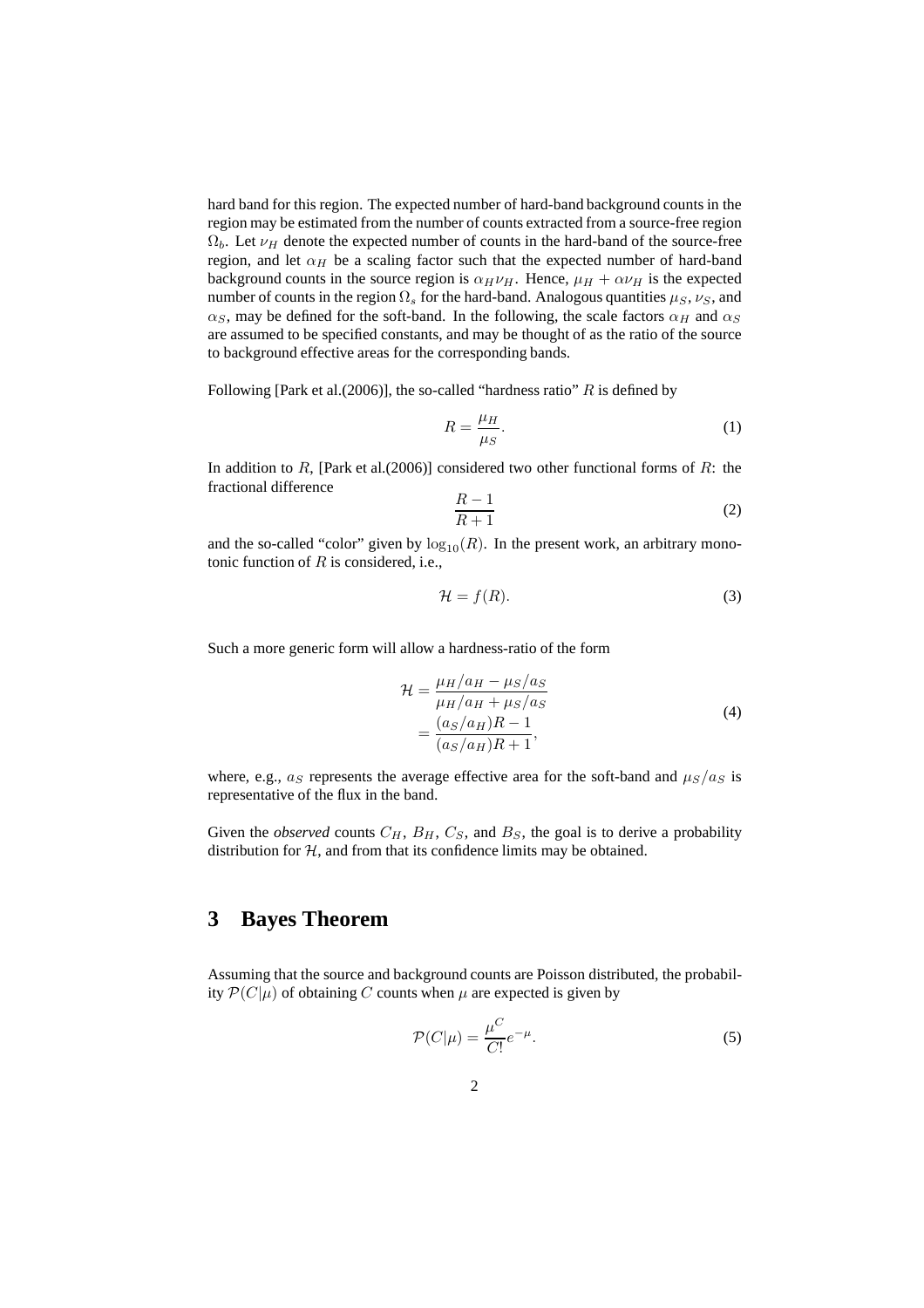Note that the observed number of counts  $C$  is integer-valued, whereas the expected number  $\mu$  is a real-valued quantity. The probability  $\mathcal{P}(C|\mu)$  should not be interpreted as the probability density for the expected number of counts  $\mu$  given the observed number C. The latter quantity is denoted as  $\mathcal{P}(\mu|C)$ , and may be found as follows: The *joint* probability for obtaining exactly C counts *and* for the expected number of counts to lie between  $\mu$  and  $\mu + d\mu$  is denoted as  $\mathcal{P}(\mu, C)d\mu$ . It is related to the conditional probabilities via

$$
\mathcal{P}(\mu, C) = \mathcal{P}(\mu|C)\mathcal{P}(C) = \mathcal{P}(C|\mu)\mathcal{P}(\mu).
$$
\n(6)

From the above it follows that

$$
\mathcal{P}(\mu|C) = \frac{\mathcal{P}(C|\mu)\mathcal{P}(\mu)}{\mathcal{P}(C)} \propto \mathcal{P}(C|\mu)\mathcal{P}(\mu),\tag{7}
$$

which is known as Bayes' Theorem. By itself, it is not terribly useful without specifying a value for  $\mathcal{P}(\mu)$ . Note that  $\mathcal{P}(\mu)$  is related to the joint probability distribution via

$$
\mathcal{P}(\mu) = \sum_{C} \mathcal{P}(\mu, C). \tag{8}
$$

This is also an empty statement without knowing anything about the joint distribution. Hence, methodologies utilizing Bayes's Theorem require some prior knowledge of  $P(\mu)$ , and for this reason statisticians calls refer to  $P(\mu)$  as simply the *prior*. For now,  $\mathcal{P}(\mu)$  will simply be regarded as a function to be specified later.

#### **4 Probability Distribution for the Hardness Ratio**

The probability density for  $H$  given the observed counts is given by

$$
\mathcal{P}(\mathcal{H}) = \int_0^\infty \mathrm{d}\mu_H \int_0^\infty \mathrm{d}\mu_S \ \mathcal{P}(\mu_H | C_H, B_H) \mathcal{P}(\mu_S | C_S, B_S) \delta(H - f(\frac{\mu_H}{\mu_S})) \tag{9}
$$

Note that the delta function constrains the ratio  $\mu_H/\mu_S$  to a fixed value R satisfying  $\mathcal{H} = f(R)$ . Since  $f(R)$  is assumed to be monotonic, the delta function may be written in the form

$$
\delta(\mathcal{H} - f(\frac{\mu_H}{\mu_S})) = \frac{\delta(\mu_H - \mu_H^0)}{|\partial f/\partial \mu_H|},\tag{10}
$$

where  $\mu_H^0 = \mu_S f^{-1}(\mathcal{H}) = R\mu_S$  and  $\partial f/\partial \mu_H = f'(R)/\mu_S$ . Substituting this expression for the delta function into equation (9) and integrating over  $\mu_H$  yields

$$
\mathcal{P}(\mathcal{H}) = \frac{1}{f'(R)} \int_0^\infty \mathrm{d}\mu_S \ \mu_S \mathcal{P}(R\mu_S|C_H, B_H) \mathcal{P}(\mu_S|C_S, B_S). \tag{11}
$$

The probabilities  $\mathcal{P}(\mu_H|C_H, B_H)$  and  $\mathcal{P}(\mu_S|C_S, B_S)$  may be obtained as follows. For clarity, consider one of the bands, say the soft band, and drop the subscript denoting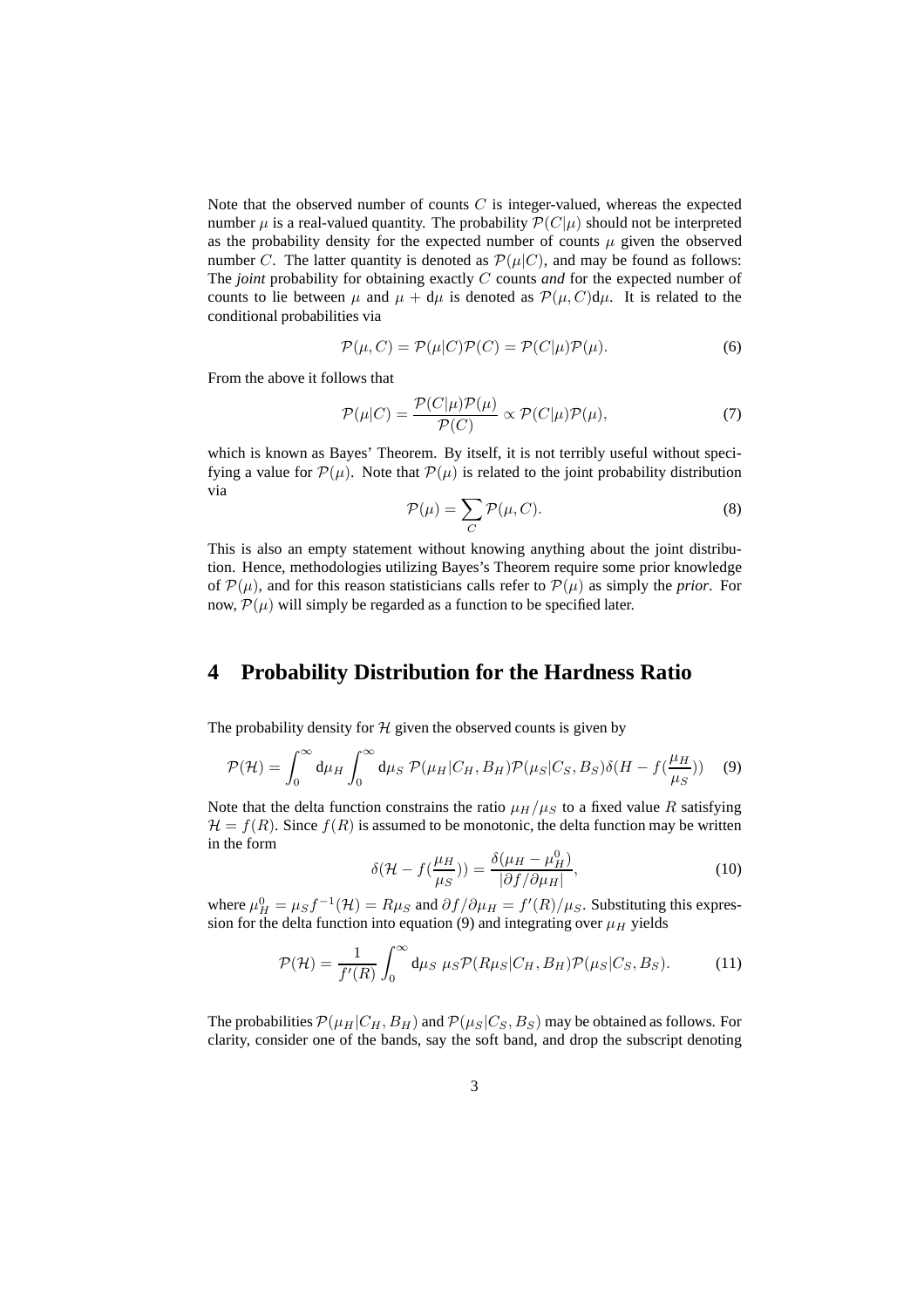the band. Then the joint probability  $\mathcal{P}(\mu, \nu, C, B)$  may be factored as both

$$
\mathcal{P}(\mu, \nu, C, B) = \mathcal{P}(\mu, \nu | C, B) \mathcal{P}(C, B) \tag{12}
$$

and

$$
\mathcal{P}(\mu, \nu, C, B) = \mathcal{P}(C|\mu, \nu, B)\mathcal{P}(\mu, \nu, B). \tag{13}
$$

The fact that  $B$  and  $C$  were extracted from independent regions, means that the value of C cannot depend upon B, nor can the expected number of source counts  $\mu$  depend upon B. Hence,

$$
P(C|\mu, \nu, B) = P(C|\mu, \nu)
$$
\n(14)

and

$$
\mathcal{P}(\mu, \nu, B) = \mathcal{P}(\mu)\mathcal{P}(\nu, B)
$$
  
=  $\mathcal{P}(\mu)\mathcal{P}(B|\nu)\mathcal{P}(\nu)$  (15)

From these expressions it follows that

$$
\mathcal{P}(\mu,\nu|C,B) = \frac{\mathcal{P}(C|\mu,\nu)\mathcal{P}(B|\nu)\mathcal{P}(\mu)\mathcal{P}(\nu)}{\mathcal{P}(C)\mathcal{P}(B)},\tag{16}
$$

and

$$
\mathcal{P}(\mu|C, B) = \int_0^\infty d\nu P(\mu, \nu|C, B) \n\propto \mathcal{P}(\mu) \int_0^\infty d\nu \ \mathcal{P}(C|\mu, \nu) \mathcal{P}(B|\nu) \mathcal{P}(\nu),
$$
\n(17)

where the proportionality constant depends upon  $C$  and  $B$ , and may be obtained by demanding that  $\mathcal{P}(\mu|C, B)$  is normalized according to

$$
1 = \int_0^\infty d\mu \, \mathcal{P}(\mu|C, B). \tag{18}
$$

From the assumption of Poisson statistics,

$$
\mathcal{P}(C|\mu,\nu) = \frac{(\mu + \alpha \nu)^C}{C!} e^{-(\mu + \alpha \nu)},\tag{19}
$$

and

$$
\mathcal{P}(B|\nu) = \frac{\nu^B}{B!} e^{-\nu}.
$$
\n(20)

From these expressions, it follows that

$$
\mathcal{P}(\mu|C,B) \propto \frac{\mathcal{P}(\mu)e^{-\mu}}{C!B!} \int_0^\infty d\nu \, \mathcal{P}(\nu)(\mu + \alpha \nu)^C \nu^B e^{-(\alpha+1)\nu} \propto \frac{\mu^C}{C!} e^{-\mu} \mathcal{P}(\mu) \sum_{j=0}^C \binom{C}{j} \left(\frac{\alpha}{\mu}\right)^j \frac{1}{B!} \int_0^\infty d\nu \, \mathcal{P}(\nu) \nu^{B+j} e^{-(\alpha+1)\nu}, \tag{21}
$$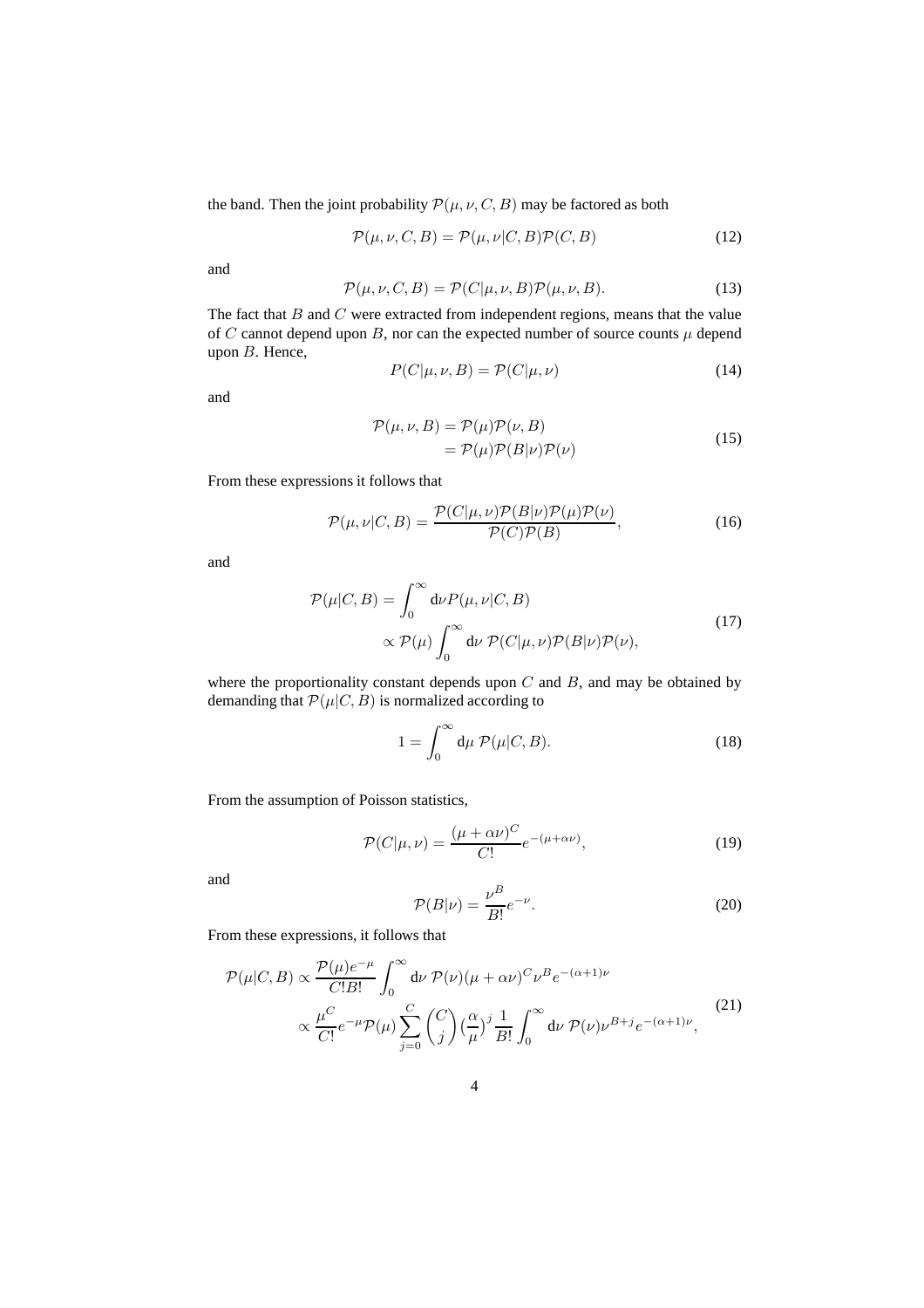where

$$
\binom{C}{j} = \frac{C!}{j!(C-j)!} \tag{22}
$$

denotes the binomial coefficient. The above may be expressed in a slightly simpler form as

$$
\mathcal{P}(\mu|C,B) \propto \mathcal{P}(\mu)\frac{\mu^C}{C!}e^{-\mu}\sum_{j=0}^C \binom{C}{j}\left(\frac{\alpha}{\mu}\right)^j \frac{I_j(B,\alpha)}{B!},\tag{23}
$$

where

$$
I_j(B,\alpha) = \int_0^\infty d\nu \, \mathcal{P}(\nu) \nu^{B+j} e^{-(\alpha+1)\nu}.
$$
 (24)

In order to compute  $I_i(B, \alpha)$ , the probability distribution  $\mathcal{P}(\nu)$  must be specified. In the absence of any prior knowledge of this function, the so-called *uniform prior*, which assumes that  $\mathcal{P}(\nu)$  is independent of  $\nu$  is usually adopted. This choice produces

$$
I_j(B, \alpha) = \frac{(B+j)!}{(1+\alpha)^{B+j+1}} \quad \text{(uniform prior).} \tag{25}
$$

Alternatively, a specific parameterization of  $\mathcal{P}(\nu)$  such as  $\nu^m e^{-\lambda \nu}$  could be used. The use of this particular form has the effect of shifting B to  $B' = B + m$ , and  $\alpha$  to  $\alpha' =$  $\alpha + \lambda$ . This parameterization of  $\mathcal{P}(\nu)$  also has the property that since  $\mathcal{P}(B|\nu)$  is Poisson distributed, then  $\mathcal{P}(\nu|B)$  computed via equation (7) also has the same functional form as  $P(\nu)$ . Statisticians use the term *conjugate prior* for parameterizations that have this property. Hence,

$$
I_j(B, \alpha) = \frac{\Gamma(B' + j + 1)}{(1 + \alpha')^{B' + j + 1}} \quad \text{(conjugate prior).} \tag{26}
$$

As an example of the a conjugate prior, suppose that an independent measurement of the Poisson-distributed background yielded  $B_1$  counts. Using this measurement and Bayes's Theorem with a uniform prior, it is easy to show that

$$
\mathcal{P}(\nu|B_1) = \frac{\nu^{B_1}}{B_1!}e^{-\nu},\tag{27}
$$

which has the form of a conjugate prior for the Poisson distribution. Hence, if this prior were used then  $B' = B + B_1$  and  $\alpha' = \alpha + 1$ . It is also interesting to note that, for this prior, the expected value for  $\nu$  is given by

$$
\bar{\nu} = \int_0^\infty \nu \mathcal{P}(\nu | B_1) = B_1 + 1 \tag{28}
$$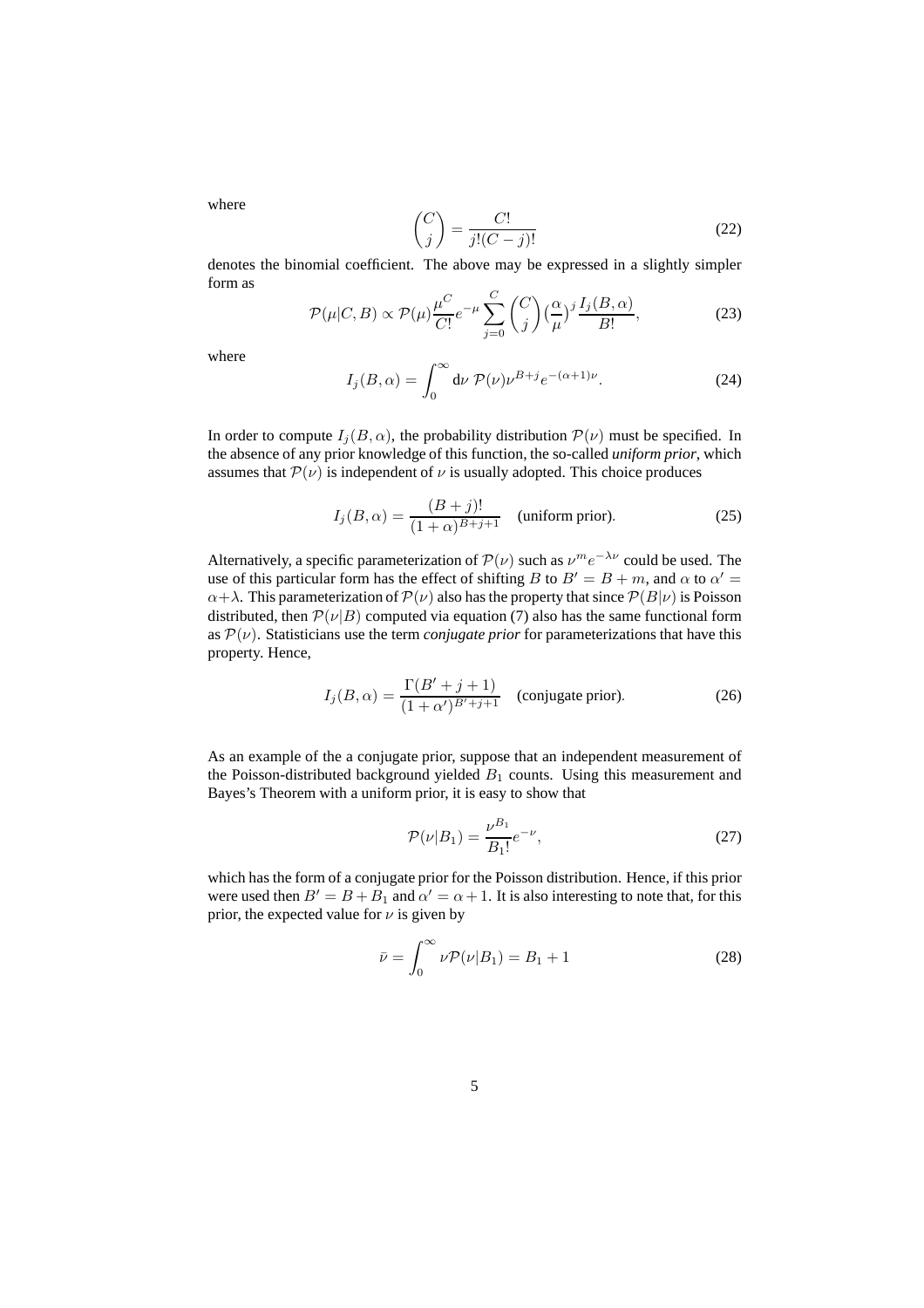Substituting equation (23) into equation (11) and simplifying yields

$$
\mathcal{P}(\mathcal{H}) \propto \frac{1}{f'(R)} \sum_{j=0}^{C_H} \sum_{k=0}^{C_S} \left\{ \binom{C_H}{j} \binom{C_S}{k} \frac{\alpha_H^j \alpha_S^k}{C_H! C_S!} R^{C_H-j} \frac{I_j(B_H, \alpha_H)}{B_H!} \frac{I_k(B_S, \alpha_S)}{B_S!} \right\}
$$

$$
\times \int_0^\infty d\mu_S \, \mathcal{P}(\mu_S) \mathcal{P}(R \mu_S) \mu_S^{C_H+C_S+1-j-k} e^{-\mu_S(R+1)} \right\} \tag{29}
$$

With the adoption of uniform priors for  $P(\mu_S)$  and  $P(\mu_H)$ , the above equation may be simplified to

$$
\mathcal{P}(\mathcal{H}) \propto \frac{1}{f'(R)} \sum_{j=0}^{C_H} \sum_{k=0}^{C_S} \left\{ \binom{C_H}{j} \binom{C_S}{k} \frac{(j+k+1)!}{C_H! C_S! B_H! B_S!} \times I_{C_H-j}(B_H, \alpha_H) I_{C_S-k}(B_S, \alpha_S) \alpha_H^{C_H-j} \alpha_S^{C_S-j} \frac{R^j}{(R+1)^{j+k+2}} \right\}
$$
(30)

For the specific case of conjugate priors for the expected background counts, equation (26) may be substituted into the above equation and simplified to produce

$$
\mathcal{P}(\mathcal{H}) \propto \frac{1}{f'(R)} \sum_{j=0}^{C_H} \sum_{k=0}^{C_S} A_{jk} \left(\frac{\alpha_H}{1 + \alpha'_H}\right)^{C_H - j} \left(\frac{\alpha_S}{1 + \alpha'_S}\right)^{C_S - k} \frac{R^j}{(R+1)^{j+k+2}},\tag{31}
$$

where

$$
A_{jk} = {C_H \choose j} \frac{\Gamma(1 + B'_H + C_H - j)}{C_H! B_H!} {C_S \choose k} \frac{\Gamma(1 + B'_S + C_S - k)}{C_S! B_S!} (j + k + 1)!. \tag{32}
$$

### **5 A Maximum-Likelihood Estimate**

Let  $\lambda_H = \mu_H + \alpha_H \nu_H$  denote the expected number of counts in the hard-band source region. A maximum-likelihood estimate of this quantity is C, the observed number of counts in the region. Similarly, the maximum-likelihood estimate of  $\nu_H$  is  $B_H$ . Then it follows that a maximum-likelihood estimate of  $\mathcal{P}(\mu_H|C_H, B_H)$  is given by

$$
P(\mu_H | C_H, B_H) = \frac{\mu_H^{C_H - \alpha_H B_H}}{\Gamma(1 + C_H - \alpha_H B_H)} e^{-\mu_H},
$$
\n(33)

where the gamma function has been used instead of the factorial since  $C_H - \alpha B_H$ is not necessarily an integer. Inserting this expression and the analogous one for the soft-band into equation (11) and integrating yields

$$
\mathcal{P}(\mathcal{H}) = \frac{\Gamma(2 + C_H - \alpha_H B_H + C_S - \alpha_S B_S)}{\Gamma(1 + C_H - \alpha_H B_H)\Gamma(1 + C_S - \alpha_S B_S)}
$$
\n
$$
\times \frac{1}{f'(R)} \frac{R^{C_H - \alpha_H B_H}}{(R + 1)^{C_H - \alpha_H B_H + C_S - \alpha_S B_S + 2}}.
$$
\n(34)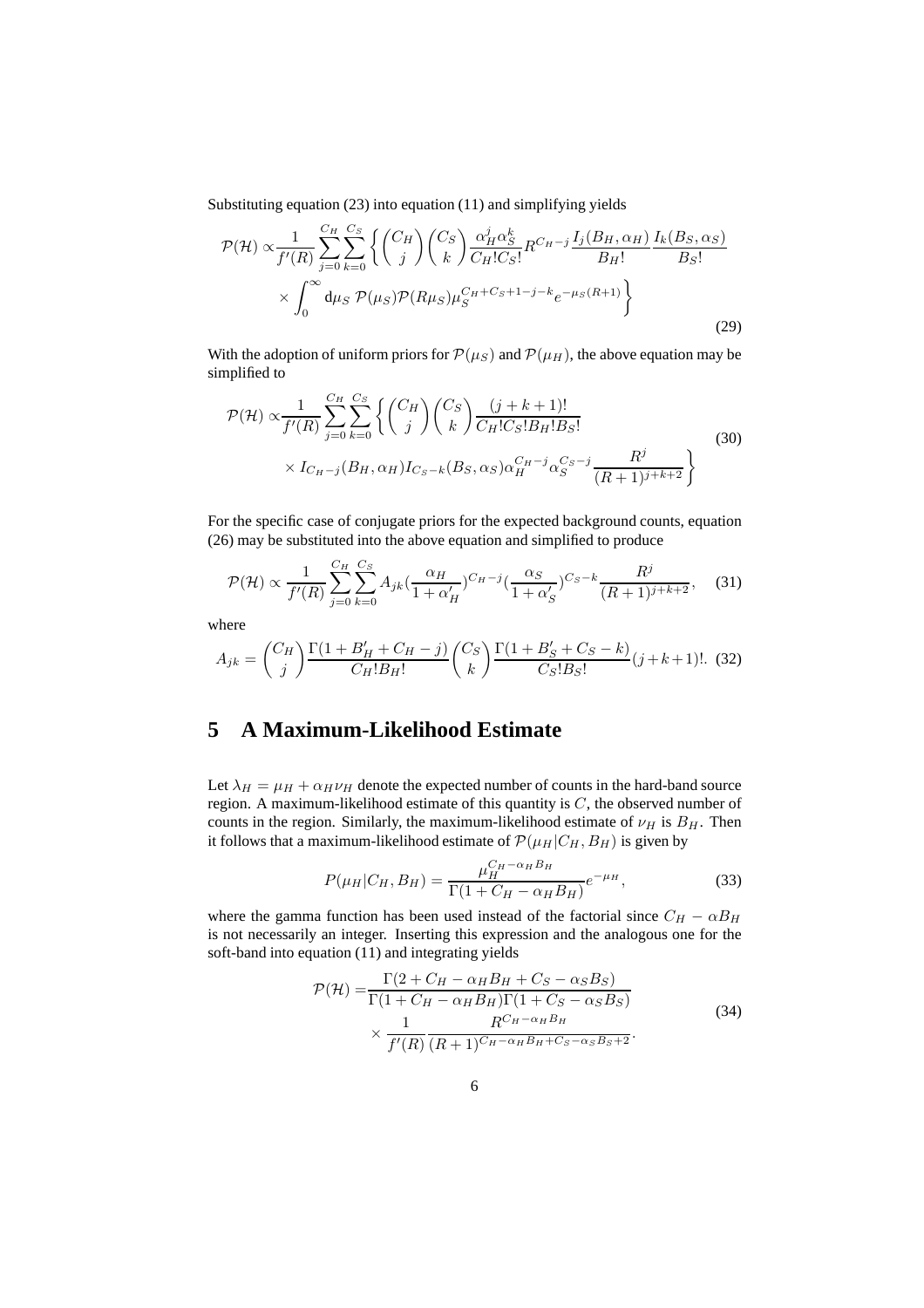Another way of seeing this is to look for the dominant term of equation (31), which is the term that contributes the largest contribution to the integrated probability. To this end, assume  $\mathcal{H} = f(R) = R$  and integrate equation (31) over R to obtain

$$
\int_0^\infty dR \, \mathcal{P}(R) \propto \left[ \sum_{j=0}^{C_H} \frac{\Gamma(1 + B'_H + C_H - j)}{\Gamma(1 + C_H - j)} \left( \frac{\alpha_H}{1 + \alpha'_H} \right)^{C_H - j} \right] \times \left[ \sum_{k=0}^{C_S} \frac{\Gamma(1 + B'_S + C_S - k)}{\Gamma(1 + C_S - k)} \left( \frac{\alpha_S}{1 + \alpha'_S} \right)^{C_S - k} \right].
$$
\n(35)

Let the  $T(j)$  denote the jth term in the sum over j, i.e.,

$$
T(j) = \frac{\Gamma(1 + B_H' + C_H - j)}{\Gamma(1 + C_H - j)} \left(\frac{\alpha_H}{1 + \alpha'_H}\right)^{C_H - j},\tag{36}
$$

and regard it as a continuous function of  $j$ . This function will take on its maximum value when j satisfies  $dT/dj = 0$ . By assuming the asymptotic form

$$
\log \Gamma(1+x) \sim x \log x - x,\tag{37}
$$

it easily follows that

$$
j = \frac{(C_H - \alpha_H B_H') + C_H(\alpha_H' - \alpha_H)}{1 + (\alpha_H' - \alpha)}.
$$
\n(38)

Since this equation was derived assuming the asymptotic form of  $\Gamma(x)$ , it is expected to hold when  $C_H - j$  is sufficiently large. Recall that for a uniform prior,  $\alpha_H = \alpha'_H$ and  $B_H = B'_H$ , and as a result  $j = C_H - \alpha_H B_H$ . Hence, the maximum likelihood estimate given by equation (34) corresponds to the dominant term of the Bayesian result. Similarly, for the background prior corresponding to equation (27) with  $\alpha'_H$  =  $\alpha_H + 1$  and  $B'_H = B_H + B_1$ , one obtains  $j = C_H - \alpha_H(B_H + B_1)/2$ , whose interpretation is also consistent with the maximum-likelihood result with  $(B_H + B_1)/2$ viewed as an improved estimate of the background.

#### **6 Conclusion**

Equation  $(31)$  is the main result of this work. It assumes uniform priors<sup>2</sup> for the expected source counts in the hard and soft bands, but allows conjugate priors to be used for the expected background counts. The equation describing the case involving uniform priors for the background counts may be obtained by simply dropping the primes from equation (31). As it describes the probability function for hardness ratio defined by an arbitrary function of  $f(R)$ , it should be regarded as an extension of the work by [Park et al.(2006)].

<sup>&</sup>lt;sup>2</sup>This restriction is easily lifted by assuming conjugate priors for the expected source counts. This minor complication would manifest itself as additional primed quantities of an equation resembling equation (31).